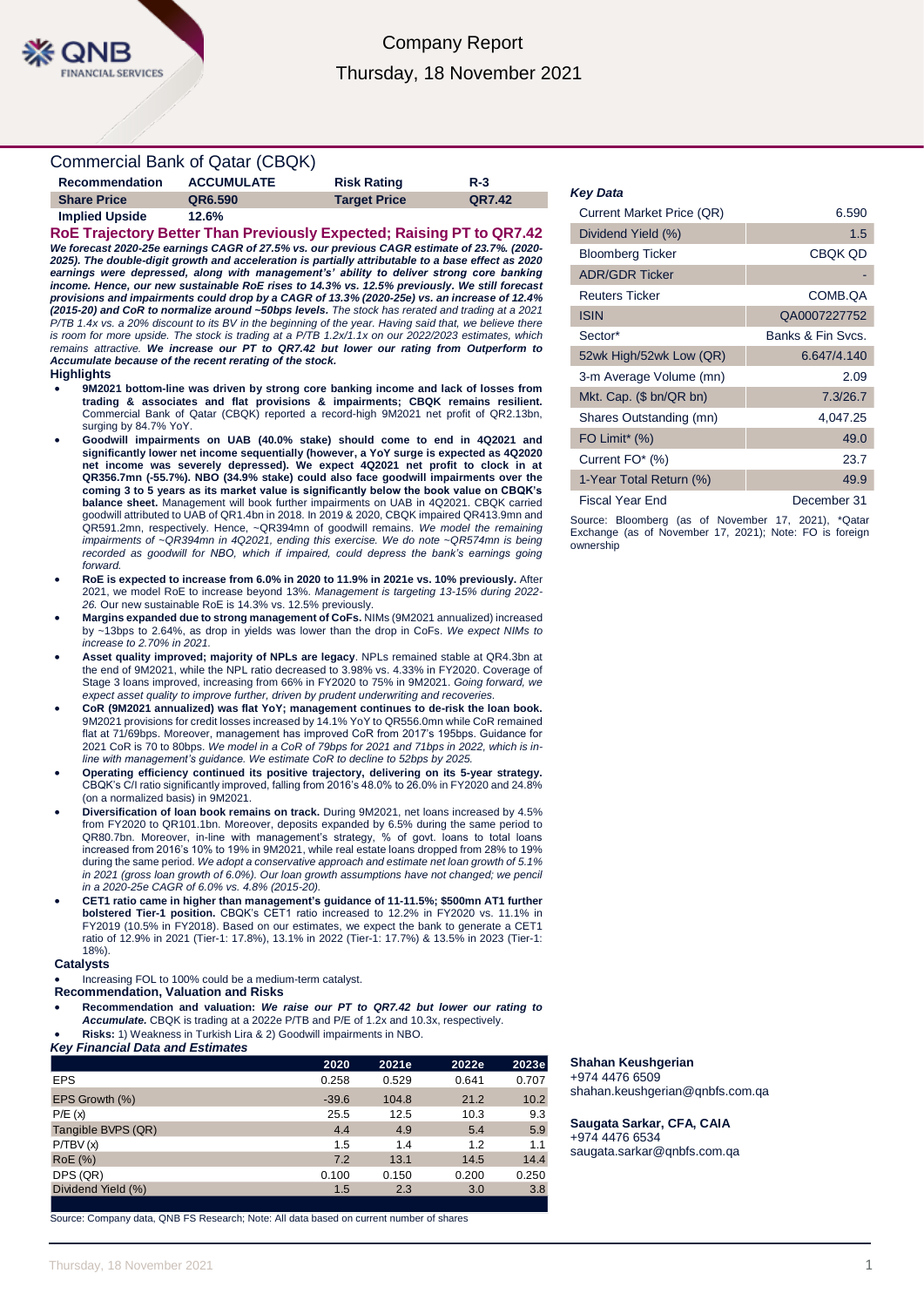# **Detailed Financial Statements**

| Income Statement (In QR mn)                | 2018     | 2019    | 2020    | 2021e    | 2022e    | 2023e    |
|--------------------------------------------|----------|---------|---------|----------|----------|----------|
| Net Interest Income                        | 2,482    | 2,963   | 3,100   | 3,659    | 3,934    | 4,151    |
| <b>Fees &amp; Commissions</b>              | 757      | 915     | 811     | 957      | 1,038    | 1,091    |
| FX Income                                  | 202      | 281     | 296     | 267      | 288      | 259      |
| Other Income                               | 248      | 181     | (180)   | 305      | 249      | 249      |
| <b>Non-Interest Income</b>                 | 1,208    | 1,377   | 927     | 1,528    | 1,575    | 1,599    |
| <b>Total Revenue</b>                       | 3,690    | 4,340   | 4,027   | 5,187    | 5,509    | 5,751    |
| <b>Operating Expenses</b>                  | (1, 173) | (1,228) | (1,096) | (1, 454) | (1, 495) | (1, 562) |
| <b>Net Operating Income</b>                | 2,517    | 3,112   | 2,931   | 3,733    | 4,014    | 4,189    |
| Net Provisions & Impairments               | (836)    | (1,068) | (1,615) | (1,235)  | (939)    | (838)    |
| <b>Net Profit Before Taxes</b>             | 1,681    | 2,044   | 1,316   | 2,499    | 3,075    | 3,351    |
| Tax                                        | (7)      | (23)    | (15)    | (10)     | (37)     | (40)     |
| <b>Net Profit Before Minority Interest</b> | 1,674    | 2,021   | 1,301   | 2,489    | 3,038    | 3,311    |
| Minority Interest                          | (0)      | (0)     | (0)     | (0)      | (0)      | (0)      |
| <b>Net Profit (Headline/Reported)</b>      | 1,674    | 2,021   | 1,301   | 2,489    | 3,038    | 3,311    |
| Interest on Tier-1 Note                    | (240)    | (240)   | (223)   | (284)    | (366)    | (366)    |
| Social & Sports Contribution Fund          | (42)     | (50)    | (33)    | (62)     | (76)     | (83)     |
| <b>Net Profit (Attributable)</b>           | 1,392    | 1,731   | 1,046   | 2,142    | 2,596    | 2,862    |

Source: Company data, QNB FS Research

| <b>Balance Sheet (In QR mn)</b>                     | 2018    | 2019    | 2020e   | 2021e   | 2022e   | 2023e   |
|-----------------------------------------------------|---------|---------|---------|---------|---------|---------|
| Cash & Balances with Central Bank                   | 6,730   | 6,075   | 8,279   | 12,278  | 6,700   | 6,487   |
| <b>Interbank Loans</b>                              | 9,475   | 12,396  | 10,401  | 12,481  | 11,358  | 10,427  |
| Net Investments                                     | 22,206  | 26,844  | 25,778  | 26,862  | 29,763  | 32,758  |
| Net Loans                                           | 84,642  | 88,009  | 96,698  | 100,480 | 107,766 | 115,195 |
| <b>Investment In Associates</b>                     | 4,513   | 4,021   | 3,117   | 2,815   | 2,853   | 2,906   |
| <b>Other Assets</b>                                 | 1,754   | 2,569   | 3,005   | 3,014   | 3,233   | 3,456   |
| Net PP&E                                            | 2,719   | 2,854   | 3,158   | 3,213   | 3,242   | 3,271   |
| <b>OREO</b>                                         | 2,605   | 4,531   | 2,995   | 2,995   | 2,995   | 2,995   |
| Goodwill & Intangible Assets                        | 283     | 236     | 175     | 175     | 175     | 175     |
| <b>Total Assets</b>                                 | 134,928 | 147,536 | 153,606 | 164,312 | 168,084 | 177,670 |
| <b>Liabilities</b>                                  |         |         |         |         |         |         |
| <b>Interbank Deposits</b>                           | 13,950  | 22,531  | 20,007  | 16,408  | 14,805  | 20,215  |
| <b>Customer Deposits</b>                            | 71,786  | 76,297  | 75,790  | 81,853  | 87,009  | 92,665  |
| <b>Term Loans</b>                                   | 24,451  | 21,568  | 27,233  | 30,501  | 32,636  | 28,720  |
| <b>Tier-1 Perpetual Notes</b>                       | 4,000   | 4,000   | 4,000   | 5,821   | 5,821   | 5,821   |
| <b>Other Liabilities</b>                            | 4,884   | 5,385   | 8,406   | 9,822   | 5,917   | 6,301   |
| <b>Total Liabilities</b>                            | 119,071 | 129,780 | 135,435 | 144,404 | 146,188 | 153,721 |
| <b>Total Shareholders' Equity</b>                   | 15,856  | 17,756  | 18,170  | 19,908  | 21,897  | 23,949  |
| <b>Total Liabilities &amp; Shareholders' Equity</b> | 134,928 | 147,536 | 153,606 | 164,312 | 168,084 | 177,670 |

Source: Company data, QNB FS Research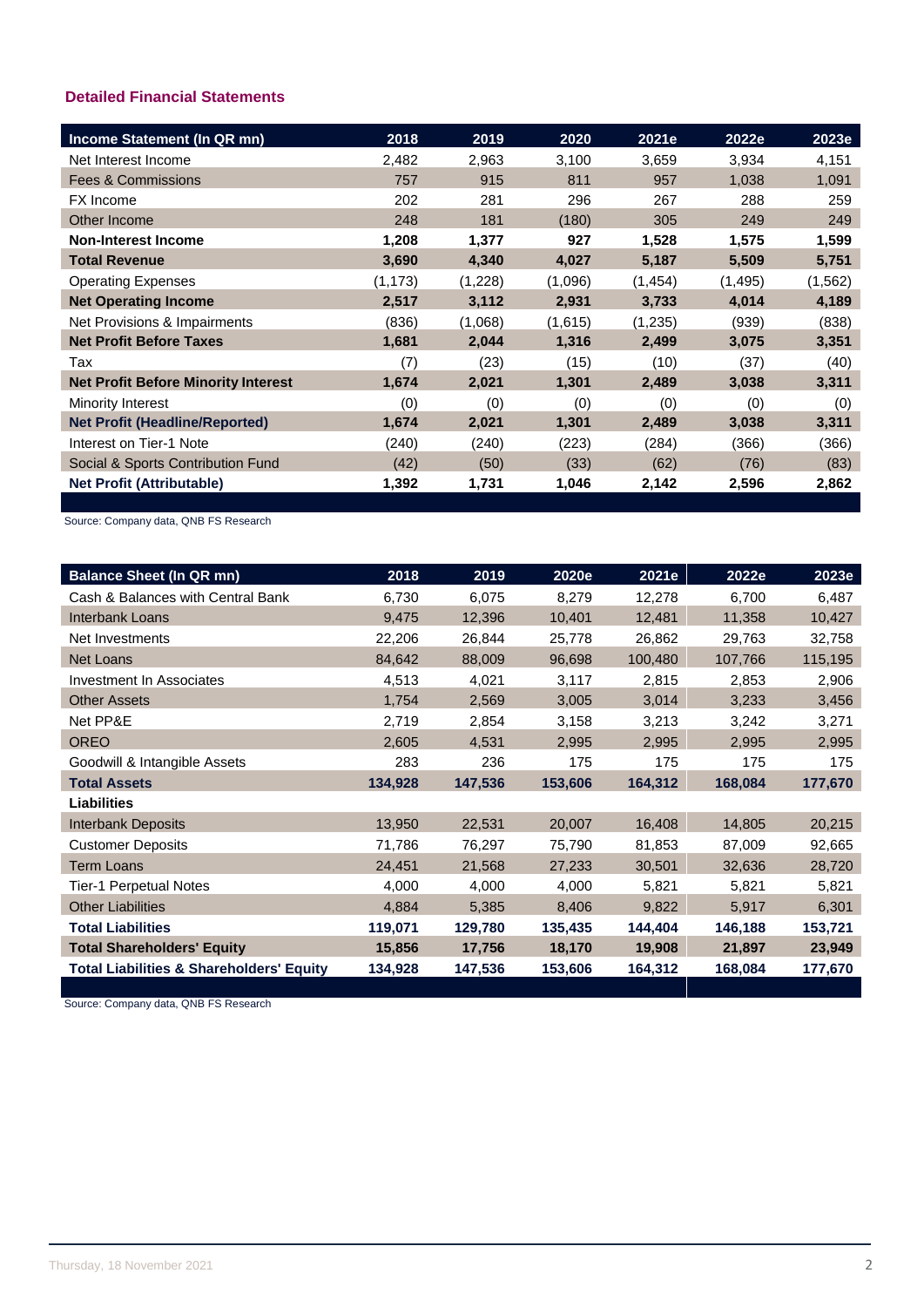| <b>Ratios/Key Indicators</b>             | 2018    | 2019 | 2020    | 2021e   | 2022e   | 2023e   |
|------------------------------------------|---------|------|---------|---------|---------|---------|
| Profitability (%)                        |         |      |         |         |         |         |
| RoE                                      | 10.2    | 12.0 | 7.2     | 13.1    | 14.5    | 14.4    |
| RoAA                                     | 1.0     | 1.2  | 0.7     | 1.3     | 1.6     | 1.7     |
| <b>RoRWA</b>                             | 1.5     | 1.7  | 1.1     | 2.1     | 2.5     | 2.6     |
| NIM (% of IEAs)                          | 2.12    | 2.45 | 2.40    | 2.70    | 2.74    | 2.71    |
| NIM (% of RWAs)                          | 2.15    | 2.56 | 2.66    | 3.13    | 3.23    | 3.25    |
| NIM (% of AAs)                           | 1.82    | 2.10 | 2.06    | 2.30    | 2.37    | 2.40    |
| Spread                                   | 1.6     | 1.9  | 2.0     | 2.3     | 2.2     | 2.1     |
| Efficiency (%)                           |         |      |         |         |         |         |
| Cost-to-Income (Headline)                | 31.8    | 28.3 | 27.2    | 28.0    | 27.1    | 27.2    |
| Cost-to-Income (Core)                    | 33.3    | 28.7 | 25.7    | 29.1    | 27.7    | 27.8    |
| Liquidity (%)                            |         |      |         |         |         |         |
| <b>LDR</b>                               | 118     | 115  | 128     | 123     | 124     | 124     |
| LDR (Including Stable Source of Funding) | 88      | 90   | 94      | 89      | 90      | 95      |
| Loans/Assets                             | 63      | 60   | 63      | 61      | 64      | 65      |
| Cash & Interbank Loans-to-Total Assets   | 12.0    | 12.5 | 12.2    | 15.1    | 10.7    | 9.5     |
| Deposits to Assets                       | 53      | 52   | 49      | 50      | 52      | 52      |
| Wholesale Funding to Loans               | 45      | 50   | 49      | 47      | 44      | 42      |
| <b>IEAs to IBLs</b>                      | 117     | 116  | 122     | 125     | 129     | 128     |
| <b>Asset Quality (%)</b>                 |         |      |         |         |         |         |
| <b>NPL Ratio</b>                         | 5.6     | 4.9  | 4.3     | 3.9     | 3.8     | 3.2     |
| NPL to Shareholders' Equity              | 30.8    | 25.3 | 23.8    | 20.5    | 19.8    | 16.4    |
| NPL to Tier 1 Capital                    | 30.8    | 26.4 | 23.9    | 19.3    | 19.5    | 16.9    |
| Coverage Ratio                           | 79      | 82   | 102     | 131     | 143     | 165     |
| ALL/Average Loans                        | 4.3     | 4.1  | 4.6     | 5.2     | 5.6     | 5.5     |
| Cost of Risk (bps)                       | 102     | 67   | 88      | 79      | 71      | 61      |
| Capitalization (%)                       |         |      |         |         |         |         |
| <b>Tier 1 Ratio</b>                      | 14.0    | 14.4 | 15.7    | 17.8    | 17.7    | 18.0    |
| CAR                                      | 15.5    | 16.4 | 17.8    | 19.9    | 19.8    | 20.0    |
| Tier 1 Capital to Assets                 | 11.8    | 11.5 | 11.8    | 12.8    | 13.2    | 13.1    |
| Tier 1 Capital to Loans                  | 18.7    | 19.3 | 18.7    | 21.0    | 20.6    | 20.2    |
| Tier 1 Capital to Deposits               | 22.1    | 22.3 | 23.9    | 25.7    | 25.6    | 25.1    |
| Leverage (x)                             | 8.5     | 8.3  | 8.5     | 8.3     | 7.7     | 7.4     |
| Growth (%)                               |         |      |         |         |         |         |
| Net Interest Income                      | $-1.4$  | 19.4 | 4.6     | 18.0    | 7.5     | $5.5\,$ |
| Non-Interest Income                      | 4.2     | 14.0 | $-32.7$ | 64.9    | 3.0     | 1.5     |
| <b>Total Revenue</b>                     | 0.4     | 17.6 | $-7.2$  | 28.8    | 6.2     | 4.4     |
| <b>Operating Expenses</b>                | $-11.5$ | 4.7  | $-10.7$ | 32.6    | 2.8     | 4.4     |
| Net Operating Income                     | 7.0     | 23.6 | $-5.8$  | 27.4    | 7.5     | 4.4     |
| Net Provisions & Impairments             | $-52.1$ | 27.8 | 51.3    | $-23.5$ | $-24.0$ | $-10.7$ |
| Net Income (Headline)                    | 177.3   | 20.7 | $-35.6$ | 91.2    | 22.1    | 9.0     |
| Net Income (Attributable)                | 299.5   | 24.3 | $-39.6$ | 104.8   | 21.2    | 10.2    |
| Loans                                    | $-5.0$  | 4.0  | 9.9     | 3.9     | 7.3     | 6.9     |
| <b>Deposits</b>                          | $-7.5$  | 6.3  | $-0.7$  | 8.0     | 6.3     | 6.5     |
| Assets                                   | $-2.5$  | 9.3  | 4.1     | 7.0     | 2.3     | 5.7     |
| <b>RWAs</b>                              | $-2.8$  | 3.7  | $-1.9$  | 2.4     | 6.0     | 3.4     |

Source: Company data, QNB FS Research